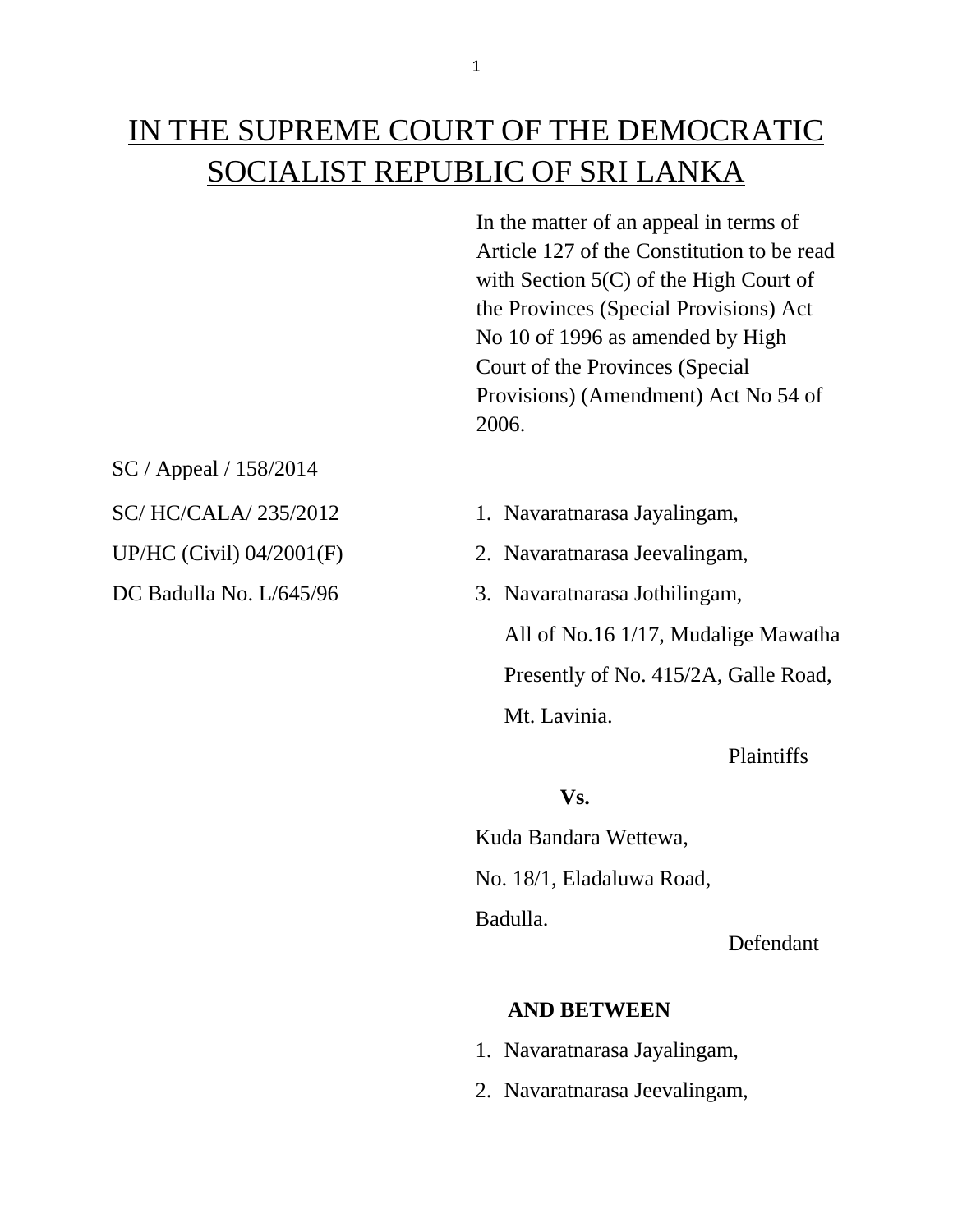3. Navaratnarasa Jothilingam, All of No.16 1/17, Mudalige Mawatha Presently of No. 415/2A, Galle Road, Mt. Lavinia.

Plaintiff Appellants

**Vs.**

Kuda Bandara Wettewa, No. 18/1, Eladaluwa Road, Badulla. Defendant Respondnt

### **AND NOW BETWEEN**

- 1. Navaratnarasa Jayalingam,
- 2. Navaratnarasa Jeevalingam,
- 3. Navaratnarasa Jothilingam,

All of No.16 1/17, Mudalige Mawatha

Presently of No. 415/2A, Galle Road,

Mt. Lavinia.

Plaintiff Appellant-Appellants

#### **Vs.**

Kuda Bandara Wettewa,

No. 18/1, Eladaluwa Road,

Badulla.

Defendant Respondent-Respondent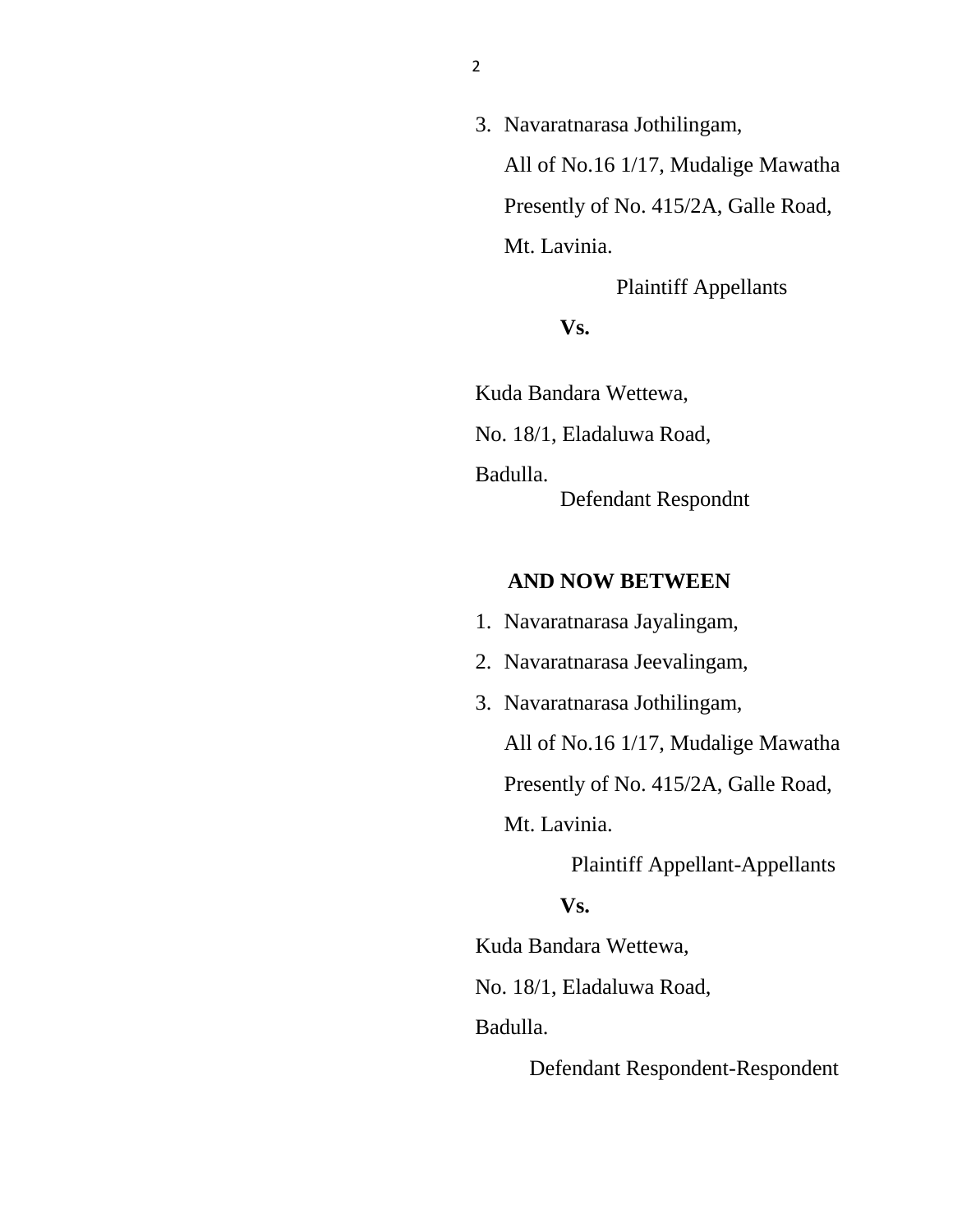| <b>BEFORE</b>                      | SISIRA J. DE ABREW, J.                                                             |
|------------------------------------|------------------------------------------------------------------------------------|
|                                    | UPALY ABEYRATHNE, J.                                                               |
|                                    | K. T. CHITRASIRI, J.                                                               |
| COUNSEL<br>$\ddot{\cdot}$          | Faiz Musthapha PC with Ms. T. Machado<br>for the Plaintiff Appellant-Appellants    |
|                                    | Harsha Soza PC with Upendra Walgampaya<br>for the Defendant Respondent Respondents |
| <b>WRITTEN SUBMISSION ON:</b>      | 27.01.2016 (Plaintiff Appellant Appellants)                                        |
|                                    | 05.12.2014 (Defendant Respondent<br>Respondents)                                   |
| <b>ARGUED ON</b><br>$\ddot{\cdot}$ | 08.02.2016                                                                         |
| <b>DECIDED ON</b>                  | 04.08.2017                                                                         |
| UPALY ABEYRATHNE, J.               |                                                                                    |

This is an appeal from a judgment of the High Court of Civil Appeal of the Uva Province holden at Badulla dated 18.05.2012. By the said judgment, the Civil Appellate High Court has dismissed the appeal of the Plaintiff Appellant-Appellant (hereinafter referred to as the Appellant) and allowed the appeal of the Defendant Respondent-Respondent (hereinafter referred to as the Respondent).

However, the bench comprised of two High Court Judges have held two different views as regard the judgment of the learned District Judge dated 12.03.2001. Whilst one of the learned High Court Judges has set aside the said judgment of the learned District Judge, the other Judge has upheld the said judgment of the learned District Judge subject to certain corrections and modifications.

This court granted leave on the following question of law;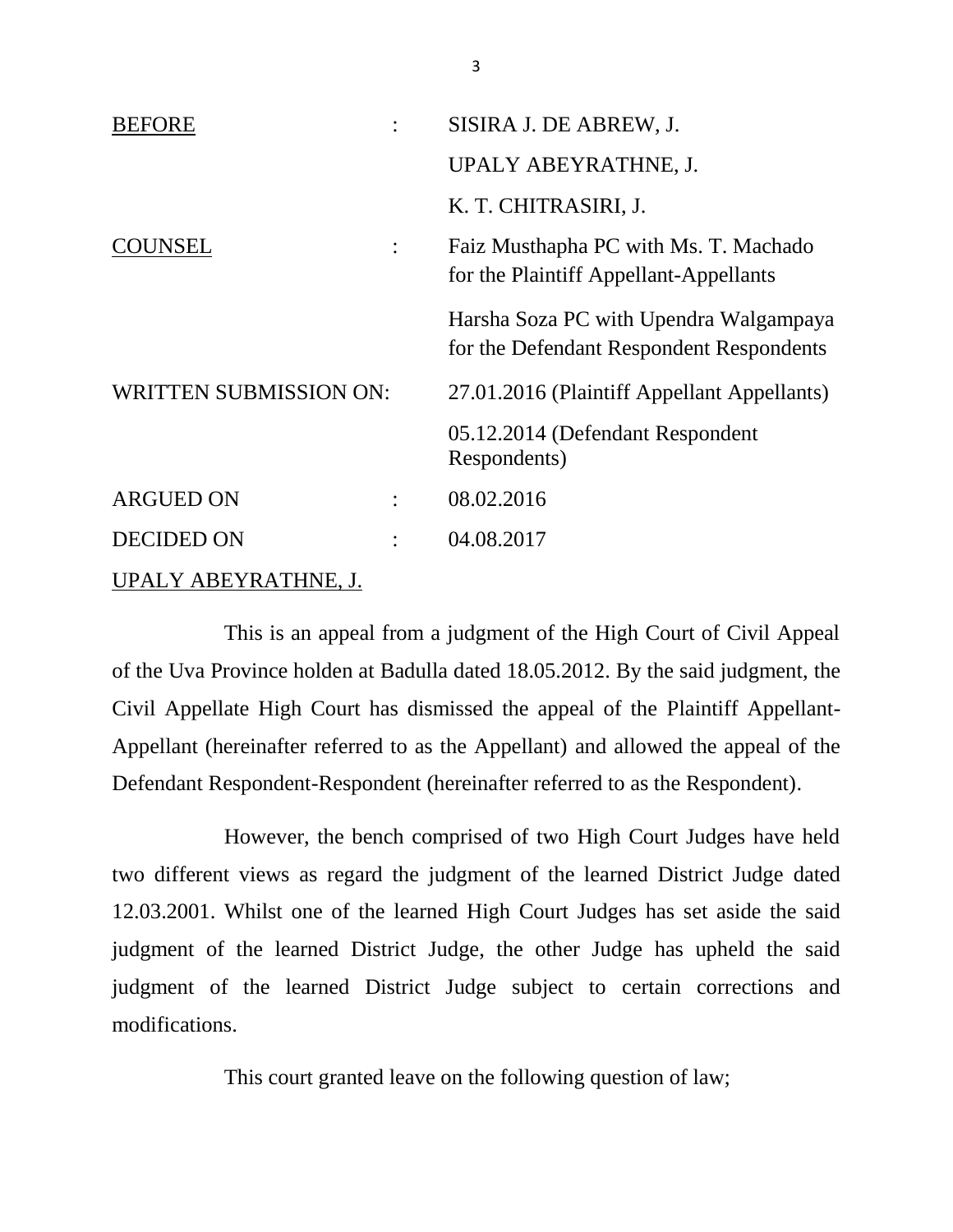"Did the learned Judges of the Civil Appellate High Court and the learned District Judge err by failing to take in to account the attendant circumstances which established possession on the part of the Defendant?"

According to the Appellant, the predecessors in title of the land in suit Annamalai Navaratnarasa and his wife Leelawathie, by an informal agreement, had agreed to sell the land in suit to the Respondent and the Respondent has agreed to purchase the same for a sum of Rs 45,500/-. Accordingly, the Respondent had paid a sum of Rs. 42,587.49 to said Annamalai Navaratnarasa and Leelawathie, and the Respondent had been placed in possession of the said land. Since, the said informal Agreement had been breached, the Respondent had instituted a case bearing No. 10415 against said Annamalai Navaratnarasa in the District Court of Badulla seeking specific performance of the said informal agreement or in the alternative to recover a sum of Rs. 42, 587.49 with the interest accrued thereon. Said Annamalai Navaratnerasa had died during the pendency of the action. The Appellants had been substituted in the room of said Navaratnarasa. Upon hearing the evidence of said case No 10415, a decree had been entered in favour of the Respondent (the plaintiff in said case No 10415) to recover the said sum of Rs. 42,587.49. Furthermore, the learned District Judge, answering to the issue No 18 in the said case No. 10415 had concluded that a separate action has to be instituted against the Respondent to recover the vacant possession of the land in suit.

Accordingly, the Appellants have instituted the present action bearing No. L. 645/96 against the Respondent in the District Court of Badulla seeking to recover possession of the said land in suit. The Appellants have averred that the Respondent was placed in possession of the land in suit in terms of said informal agreement with leave and license of said Navaratnarasa. By letter dated 18<sup>th</sup>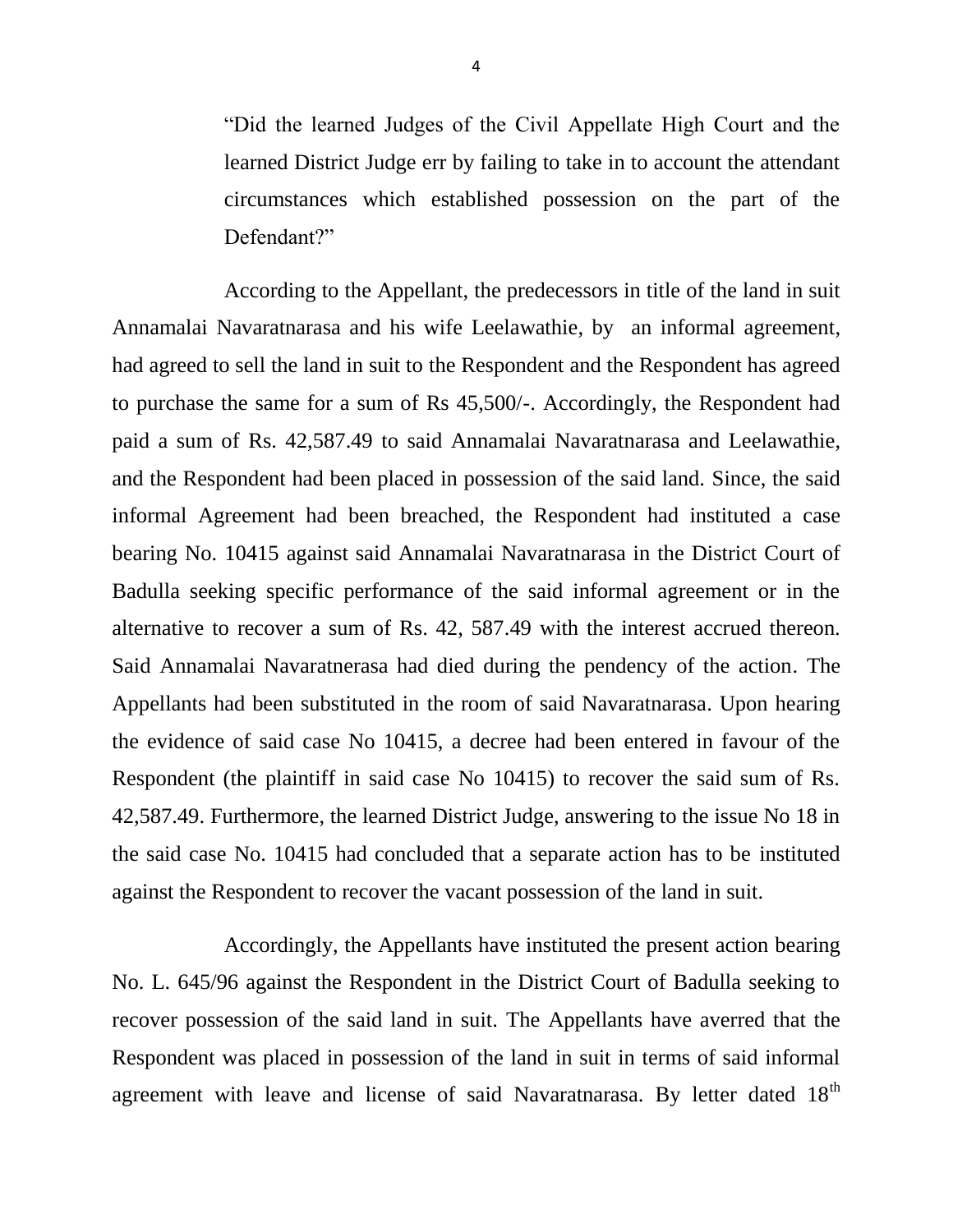October 1995, they have terminated the said leave and license given to the Respondent.

At the trial, the Respondent has raised issues No 08 to 14. Said issues have been raised on the basis that at any time, said Navaratnarasa and Leelawathie did not place the Respondent in possession of the land in suit in terms of the said informal agreement. It is also pertinent to note that at the trial, the Respondent has not claimed title to the said land in dispute. The issues raised by the Respondent clearly demonstrate that the Respondent had no claim against the Appellants or he had no other right over the land in dispute. Also, the Respondent has not challenged the title of the Appellants.

Accordingly, in terms of the said informal agreement whether the Respondent has been placed in possession of the land in dispute is the sole question to be dealt with by this court. It has transpired from the evidence of the case that the Respondent and his wife, Mrs. Mallika Wettewa had executed a lease agreement bearing No  $32377$ , dated 1<sup>st</sup> June 1979 (P 2) in favour of the Respondent's brother in law, A. M. Jayawardena in respect of the said land in dispute. It has transpired from the evidence that the said lease agreement has been executed by the Respondent in his capasity as the owner of the said land. In the said lease agreement, the Respondent and his wife Mallika Wettewa has declared that " … And which said premises have been purchased by us, the said lessors, from Annamalai Navaratnarasa and Leelawathie having paid the full purchase price to them".

The Respondent in his evidence has testified that he was not placed in the possession of the said property in dispute by Nawaratnarasa. He is in occupation of premises bearing No 18/1, Eladaluwa Road, as tenant under one Mrs. Padmanathan Sivanathan. Since said Jayawardena was in possession of the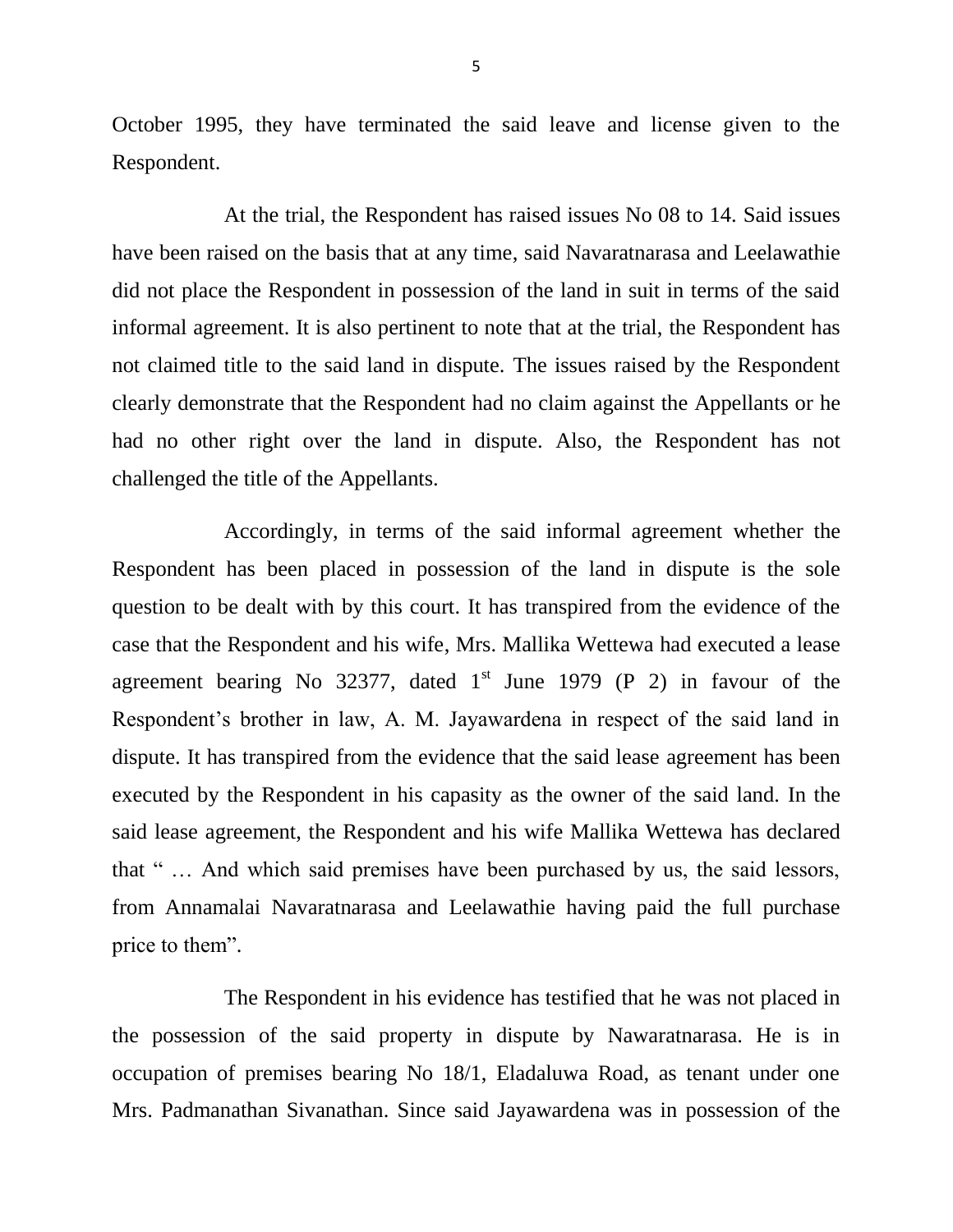property in dispute Appellants' parents could not sell the said property. For the said reason, the Respondent came forward to buy the said premises in question.

I am not inclined to accept the said evidence of the Respondent. The Respondents' standing as regards the land in suit is clear from the said lease agreement bearing No 32377. Having entered into the said lease agreement as the owner of the land in suit, he now cannot deviate from the capacity he demonstrated at the time of executing the lease agreement. The Respondent, as the owner, has entered in to the said lease agreement with his brother in law, said Jayawardena. Hence the nexus between the Respondent and said Jayawardena, as regards the land in dispute is concerned, Lessor and lessee.

Furthermore, it is clear from the said informal agreement dated 17.01.1976 that the Respondent had agreed to purchase the land in suit from said Navaratnarasa on payment of a sum of Rs 45,500/-. In the said informal agreement, said Navaratnarasa had agreed to hand over the vacant possession to the Respondent from the  $1<sup>st</sup>$  of April 1976. The parties had further agreed, in event the arrangements could not be made to finalise the deal, to refund the deposit and to hand over the vacant possession back to said Navaratnarasa. Thereafter, on 1<sup>st</sup> June, 1979, the Respondent, acting as the owner of the said land, had leased out the said property to his brother in law Jayawardena. Just five months after the said lease agreement, the Respondent, by a plaint dated 30.10.1979, had instituted the action bearing No M/10415 against said Navaratnarasa in the District Court of Badulla seeking an order to execute a deed in favour of the Respondent as agreed in the said informal agreement or in the alternative to recover a sum of Rs. 42,587.49 which had been paid to said Navaratnarasa.

Although the said informal agreement is inactive as regards the immovable property is concerned, it has an evidential value in deciding the money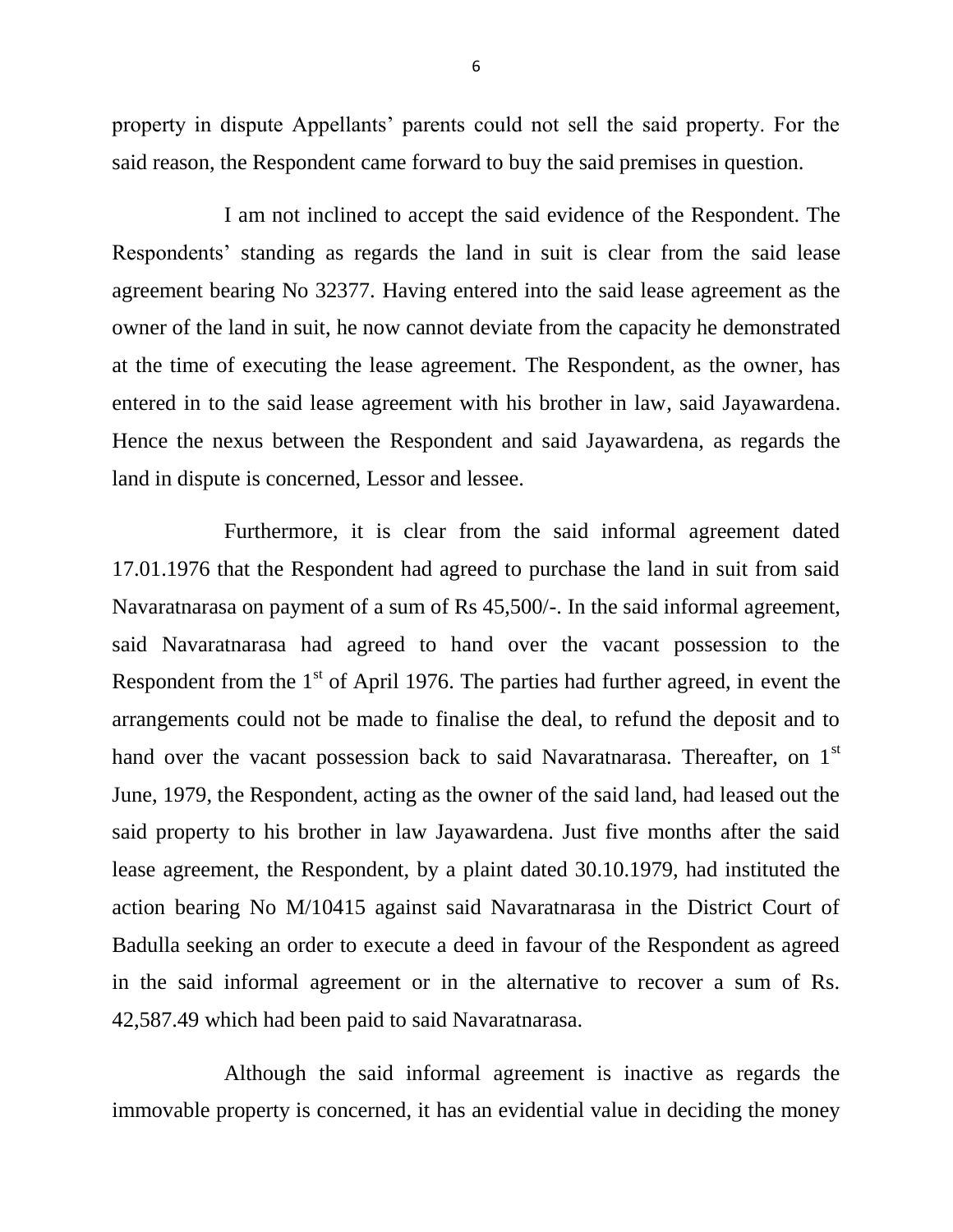transaction and also can be used as corroborative evidence in deciding whether the possession of the land in suit had been changed or not. It is important to note that the Respondent, as the plaintiff of the said case No M/10415, has sought an order only to execute a deed according to the said informal agreement. But he had not sought an order, directing said Navaratnarasa, to hand over the vacant possession of the said land to him.

Also, it is important to note that the Appellant has sent the letter dated 18<sup>th</sup> October, 1995 to the Respondent terminating the leave and license given to him and requesting him to vacate the said premises in suit and to hand over vacant possession thereof to the Appellants on or before  $30<sup>th</sup>$  November, 1995. But the Respondent has failed to reply to the said letter sent by the Appellants. Since the said letter had indicated contrary position to his claim, if the Respondent was not in possession of the said land in suit, a burden would cast on him to reply the said letter denying the averments contained therein. But he has failed to do so. It is well settled law that in business transactions failing to reply a letter would amount to an admission of the contents contained therein.

Said conduct of the Respondent has crystallised the fact that the Respondent was in possession of the said land in dispute at the time of executing the said lease agreement in favour of his brother in law, said Jayawardena. Hence the Respondent cannot now plead that said Jayawardena is in possession of the said land in suit and the Respondent is residing elsewhere.

In the case of Jayasundera Vs. Dantanarayana and Another [1981] 1 Sri L.R 1 it was held that "A landlord and tenant may both be considered to be in possession of the leased property and, subject to the tenancy, the landlord has the full and complete right to possession. If the tenancy is terminated by surrender of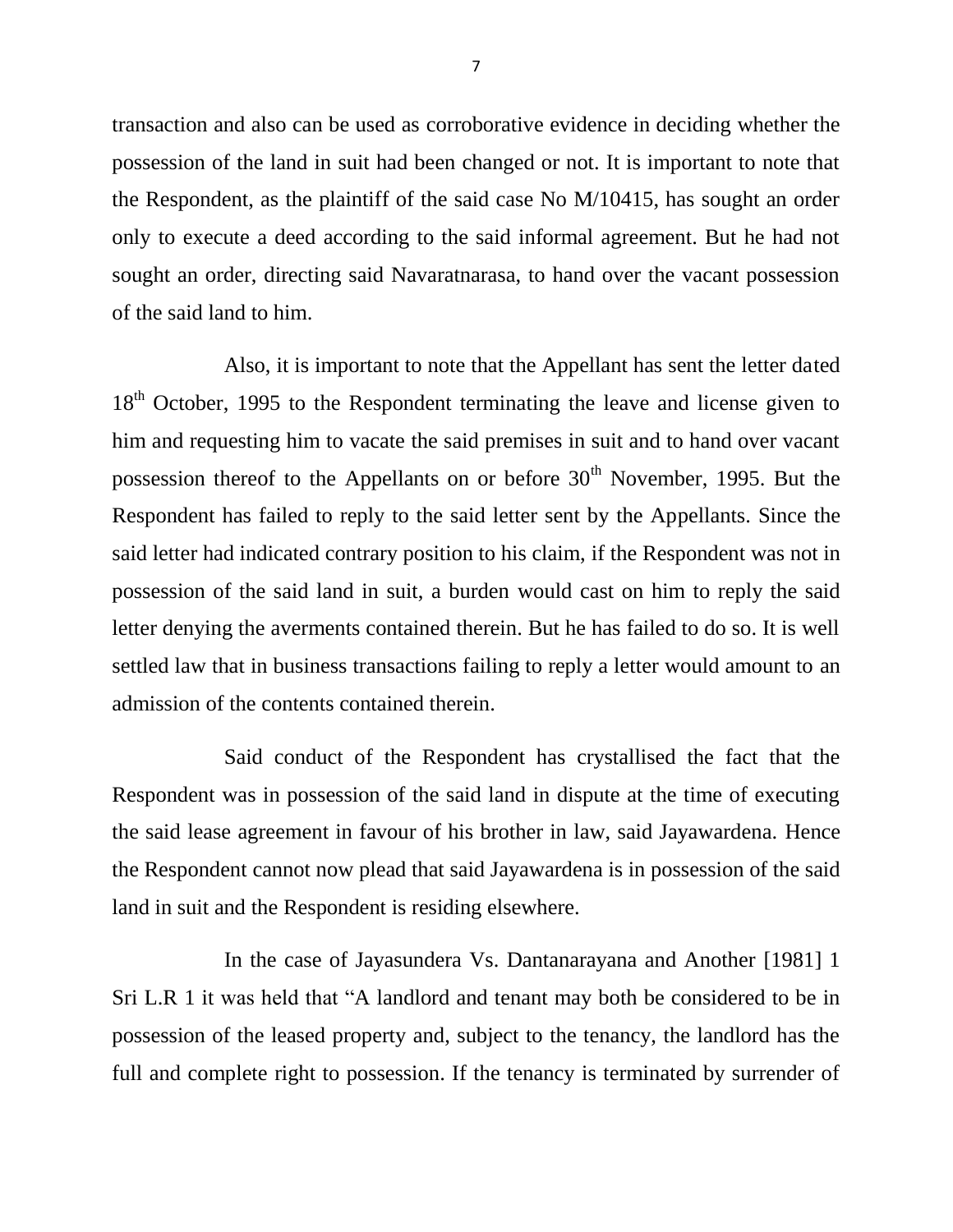possession by the tenant and acceptance thereof by the landlord, then the landlord's possession is enlarged to full and complete possession."

In Harrison Vs. Wells, 1966 (3) All ER 524 at 530, Salmon LJ, in the Court of Appeal, observed that the rule of estoppel was founded on the well-known principle that one cannot approbate and reprobate. The doctrine was further explained by Lord Justice Salmon by holding "it is founded also on this consideration, that it would be unjust to allow the man who has taken full advantage of a lease to come forward and seek to evade his obligations under the lease by denying that the purported landlord was the landlord".

In Kok Hoong Vs. Leong Cheong Kweng Mines Ltd., (1964 Appeal Cases 993 at 1018), the Privy Council held that "a litigant may be shown to have acted positively in the face of the court, making an election and procuring from it an order affecting others apart from himself, in such circumstances the court has no option but to hold him to his conduct and refuse to start again on the basis that he has abandoned."

Justice Ashutosh Mookerjee in [Dwijendra Narain Roy Vs. Joges](https://indiankanoon.org/doc/430967/)  [Chandra De,](https://indiankanoon.org/doc/430967/) 39 CLJ 40 at 52 (AIR 1924 Cal 600), held that it is an elementary rule that a party litigant cannot be permitted to assume inconsistent positions in Court, to play fast and loose, to blow hot and cold, to approbate and reprobate to the detriment of his opponent. This wholesome doctrine applies not only to successive stages of the same suit, but also to another suit than the one in which the position was taken up, provided the second suit grows out of the judgment in the first.

In view of the said circumstances, I am of the view that both the learned District Judge and the learned High Court Judges have erroneously come to their respective conclusion that said Jayawardena was a tenant under the